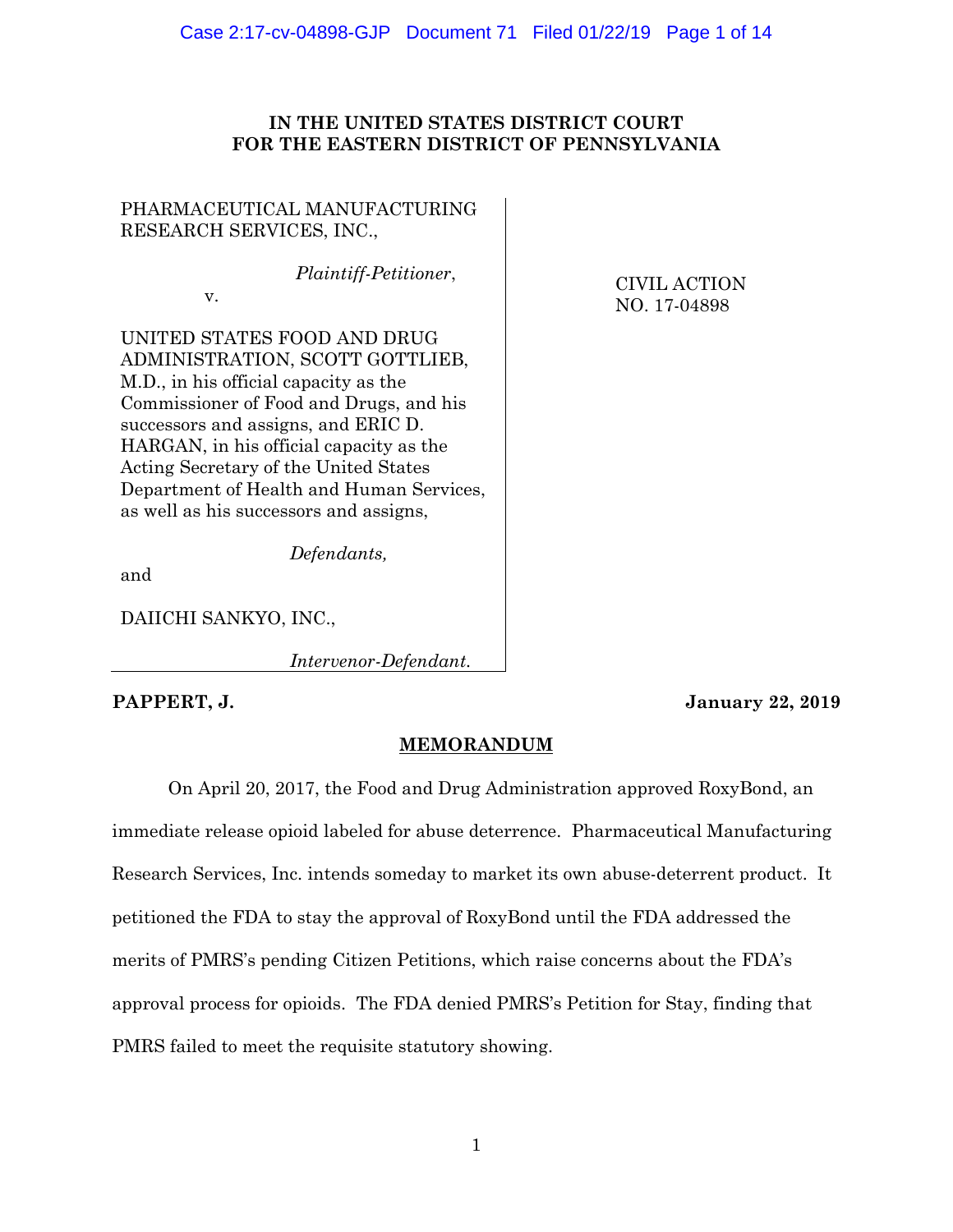## Case 2:17-cv-04898-GJP Document 71 Filed 01/22/19 Page 2 of 14

PMRS now seeks review of the FDA's decision, alleging that the FDA's denial of PMRS's Petition for Stay was "arbitrary, capricious, an abuse of discretion, and otherwise not in accordance with law." 5 U.S.C. § 706(2)(A). All parties—PMRS, the FDA and intervenor-defendant Daiichi Sankyo—moved for summary judgment. For the reasons that follow, the Court dismisses PMRS's Amended Complaint for lack of jurisdiction because PMRS lacks Article III standing.

## I

#### A

PMRS is a corporation involved in the research and development of opioid medications, in particular opioids with abuse-deterrent properties. (Am. Compl. ¶ 14.) In two separate Citizen Petitions <sup>1</sup> dated February 19, 2016 and March 6, 2017, PMRS made recommendations to the FDA to "remedy the critical issues with FDA's approach to opioids." (Citizen Petition, AR at FDA00708–29; Citizen Petition, AR at FDA00408– 17.) In its 2016 Citizen Petition, PMRS criticized the types of studies required by the FDA to evaluate abuse-deterrent formulations. In its 2017 Petition, PMRS asked the FDA to revoke approval for all opioid products labeled for the treatment of chronic pain. (Citizen Petition, AR at FDA00408.)

The FDA issued interim responses to both Citizen Petitions, stating that because they raised complex issues requiring extensive review and analysis, the FDA had not reached a decision on the Petitions but would respond fully once it did. *See* (FDA

<sup>1</sup> The FDA permits private entities to provide comments and opinions by filing Citizen Petitions. 21 C.F.R. § 10.30. Citizen Petitions may be filed by any interested person and may ask the FDA to "issue, amend, or revoke a regulation or order[,] or take or refrain from taking any other form of administrative action." *See Sheller, P.C. v. United States Dep't of Health & Human Servs*., 663 F. App'x 150, 153 (3d Cir. 2016) (citing 21 C.F.R. §§ 10.25(a), 10.30).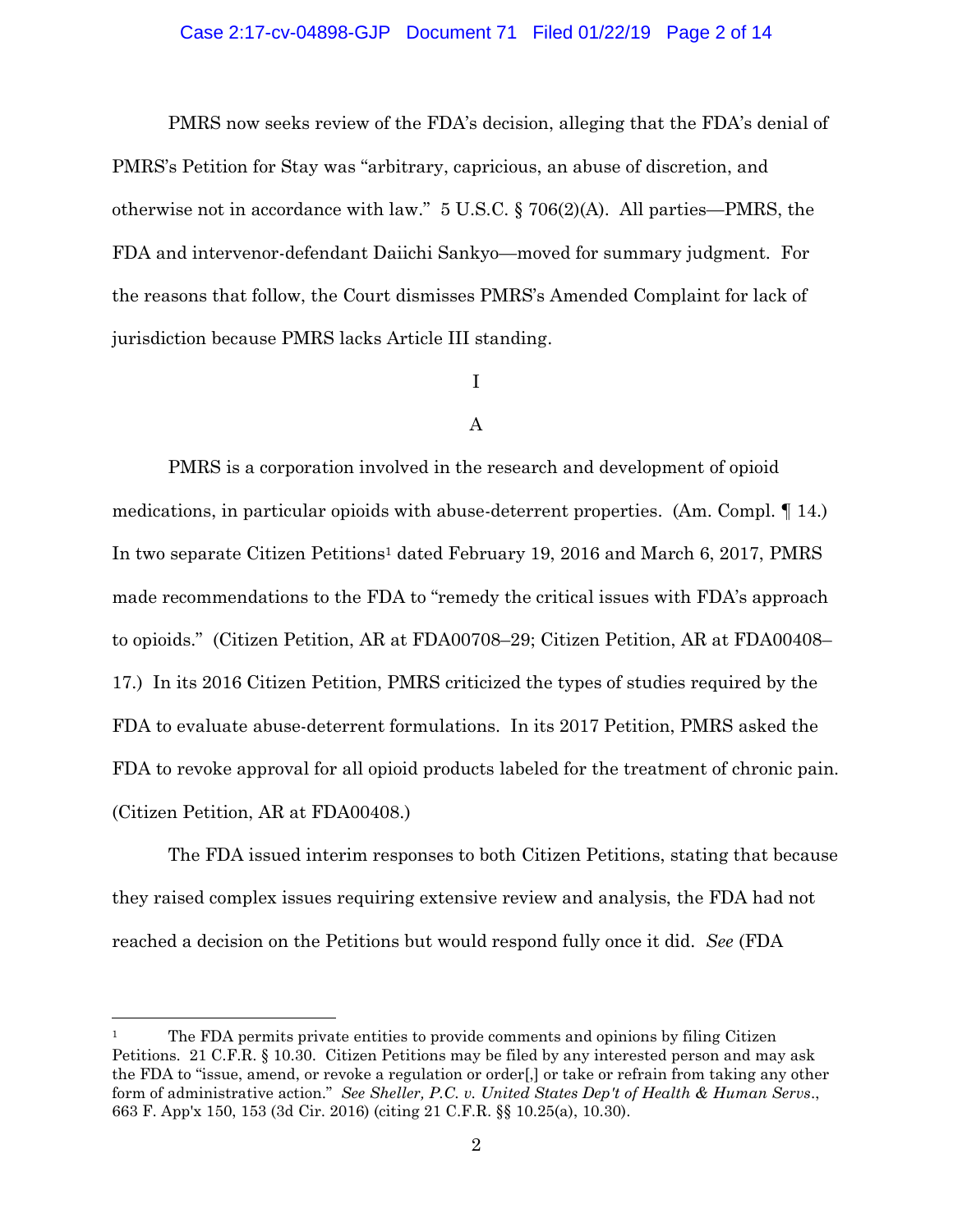# Case 2:17-cv-04898-GJP Document 71 Filed 01/22/19 Page 3 of 14

Response, AR at FDA00991; FDA Response, AR at FDA00705). On December 20, 2018, the FDA denied PMRS's February 2016 Petition, disagreeing with PMRS's critiques of the studies required for abuse-deterrent labeling. *See* (Notice of Response to Citizen Petitions Ex. A, ECF No. 69). PMRS's March 2017 Citizen Petition regarding chronicuse labeling remains pending.

#### B

In October 2016, Inspirion Delivery Services, LLC. submitted a New Drug Application ("NDA") to the FDA for RoxyBond, an immediate release opioid with abusedeterrent properties. (RoxyBond Briefing Document, AR at FDA00117.) To deter abuse, RoxyBond imparts physical and chemical barriers that make it more difficult and less rewarding to abuse intranasally and intravenously. *See* (CDER Summary Review, AR at FDA01070). For example, RoxyBond resists particle size reduction with common household tools, making it harder for users to crush the tablet and snort it. *See* (*id*. at FDA01077). The FDA approved RoxyBond on April 20, 2017 through the 505(b)(2) pathway to the Food, Drug & Cosmetic Act, <sup>2</sup> making RoxyBond the first immediate release opioid approved by the FDA for chronic use with abuse-deterrent properties. (CDER Summary Review, AR at FDA1074.)

 $\overline{\phantom{a}}$ 

<sup>&</sup>lt;sup>2</sup> A manufacturer can obtain FDA approval via three different application pathways, one of which is the Section  $505(b)(2)$  NDA. An applicant for a  $505(b)(2)$  NDA can receive approval for marketing a new drug even where one or more investigations relied upon for approval "were not conducted by or for the applicant and for which the applicant has not obtained a right of reference or use from the person by or for whom the investigations were conducted." *See In re Egalet Corp. Sec. Litig*., 340 F. Supp. 3d 479, 485 (E.D. Pa. 2018) (citing 21 U.S.C. § 355(b)(2)). Thus, a 505(b)(2) NDA applicant can rely on previously published reports of studies and the FDA's own findings with respect to drugs that the FDA has previously approved. (*Id.*)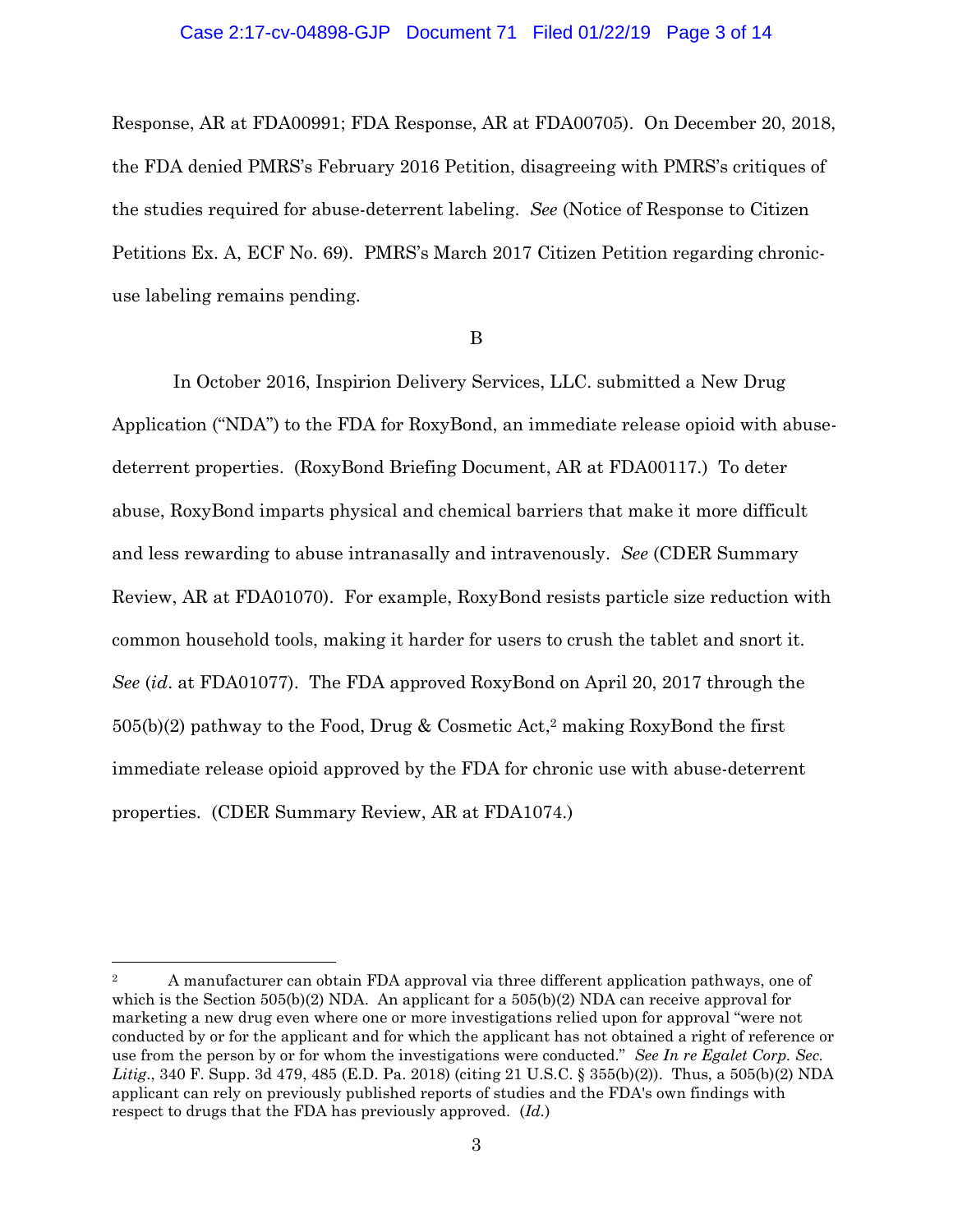$\mathcal{C}$ 

After the FDA approved RoxyBond, PMRS filed a Petition for Stay of Action ("PSA") with the FDA pursuant to a regulation which provides that "[a]n interested person may request the Commissioner to stay the effective date of any administrative action." 21 C.F.R. § 10.35. In short, PMRS argued that the FDA should stay the approval date of RoxyBond until the agency issued substantive written responses to PMRS's pending Citizen Petitions. *See* (Petition for Stay of Action, AR at FDA00001).

On October 19, 2017, the FDA denied PMRS's PSA. (FDA Response to Petition for Stay, AR at FDA00372–9.) The FDA concluded that PMRS failed to meet the requisite statutory showing for a stay under 21 C.F.R. § 10.35(e), namely: (1) that PMRS will suffer irreparable injury; (2) that PMRS demonstrated sound public policy grounds supporting the stay and (3) that the delay resulting from the stay was outweighed by public health or other public interests. (*Id*.)

While this was ongoing, PMRS submitted an NDA for its own abuse-deterrent, immediate release opioid. *See* (DS Mot. Summ. J. Ex. A at 3, ECF No 37-4). Unlike RoxyBond, PMRS's proposed drug was intended for acute, as opposed to chronic, use. (*Id*.) PMRS claimed that its product would deter abuse by injection because a solution prepared from the tablets would have a dark, opaque, ''contaminated-looking'' appearance. *See* (FDA Denial of PMRS's New Drug Application at 1, ECF No. 58-2).

On November 16, 2017, the FDA's Center for Drug Evaluation and Research ("CDER") issued a complete response letter to PMRS concluding that PMRS's NDA could not be approved in its present form for "multiple reasons." *See* (Proposal To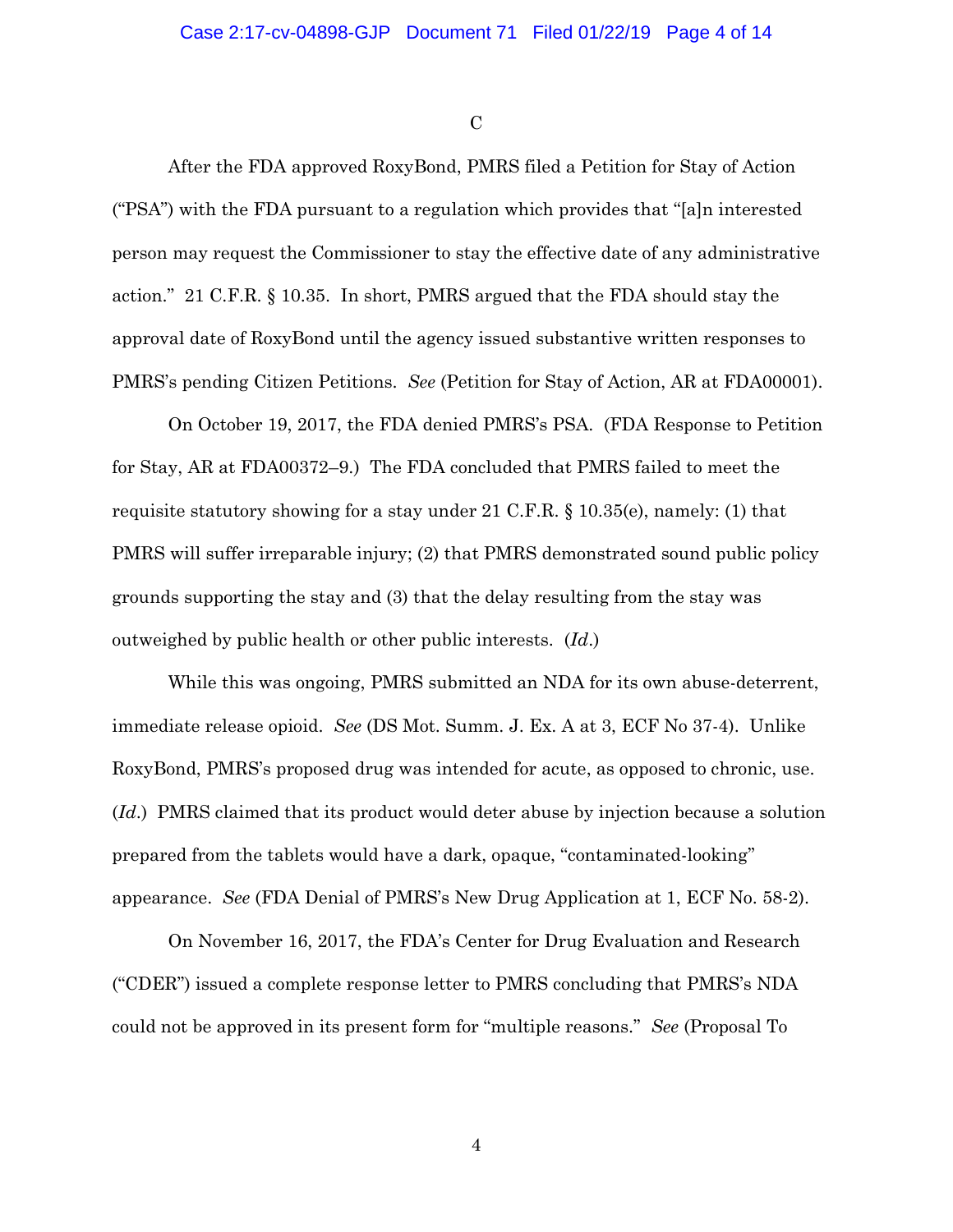## Case 2:17-cv-04898-GJP Document 71 Filed 01/22/19 Page 5 of 14

Refuse To Approve PMRS's New Drug Application, ECF No. 37-4 at 4). <sup>3</sup> The letter also described deficiencies relating to the chemistry, manufacturing and controls requirements. (*Id*.)

The FDA denied PMRS's NDA and request for a hearing on October 30, 2018, (Denial of PMRS's New Drug Application Ex. A, ECF No. 58-2), stating that PMRS lacked sufficient and reliable evidence supporting its proposed abuse-deterrence labeling. (*Id.* at 3.) The FDA further found that PMRS's proposed labeling was false and misleading under section 505(d)(7) of the Food, Drug & Cosmetic Act. (*Id*.)

D

After the FDA denied PMRS's Petition to Stay RoxyBond's approval, PMRS filed this lawsuit under the Administrative Procedure Act, 5 U.S.C. § 701. PMRS seeks declaratory, injunctive and other equitable relief against the FDA, Scott Gottlieb in his official capacity as Commissioner of the FDA and Eric D. Hargan in his official capacity as the Acting Secretary of the United States Department of Health and Human Services. (Am. Compl., ECF No. 11.) In addition to arguing that the denial was "arbitrary, capricious, an abuse of discretion, and otherwise not in accordance with law," *see* (*id.* ¶ 2) (citing 5 U.S.C. § 706(2)(A)), PMRS asks the Court to stay the

 $\overline{\phantom{a}}$ 

<sup>&</sup>lt;sup>3</sup> Those reasons included that: (1) the oxycodone in the formulation could be readily extracted in commonly available solvents into a solution suitable for injection; (2) there was insufficient data showing the presence of excipients (including dye) in the formulation that could be expected to deter abuse by injection; (3) the data submitted was insufficient to show the product was meaningfully resistant to manipulation for misuse or abuse; (4) there was no data submitted, including data from pharmacokinetic and human abuse liability studies, fully characterizing the product's abuse potential by all relevant routes of abuse and (5) the data submitted was not sufficient to rule out the possibility that the proposed formulation could result in a greater proportion of abuse by injection of PMRS's product compared to a conventional immediate release oxycodone formulation. (*Id*.)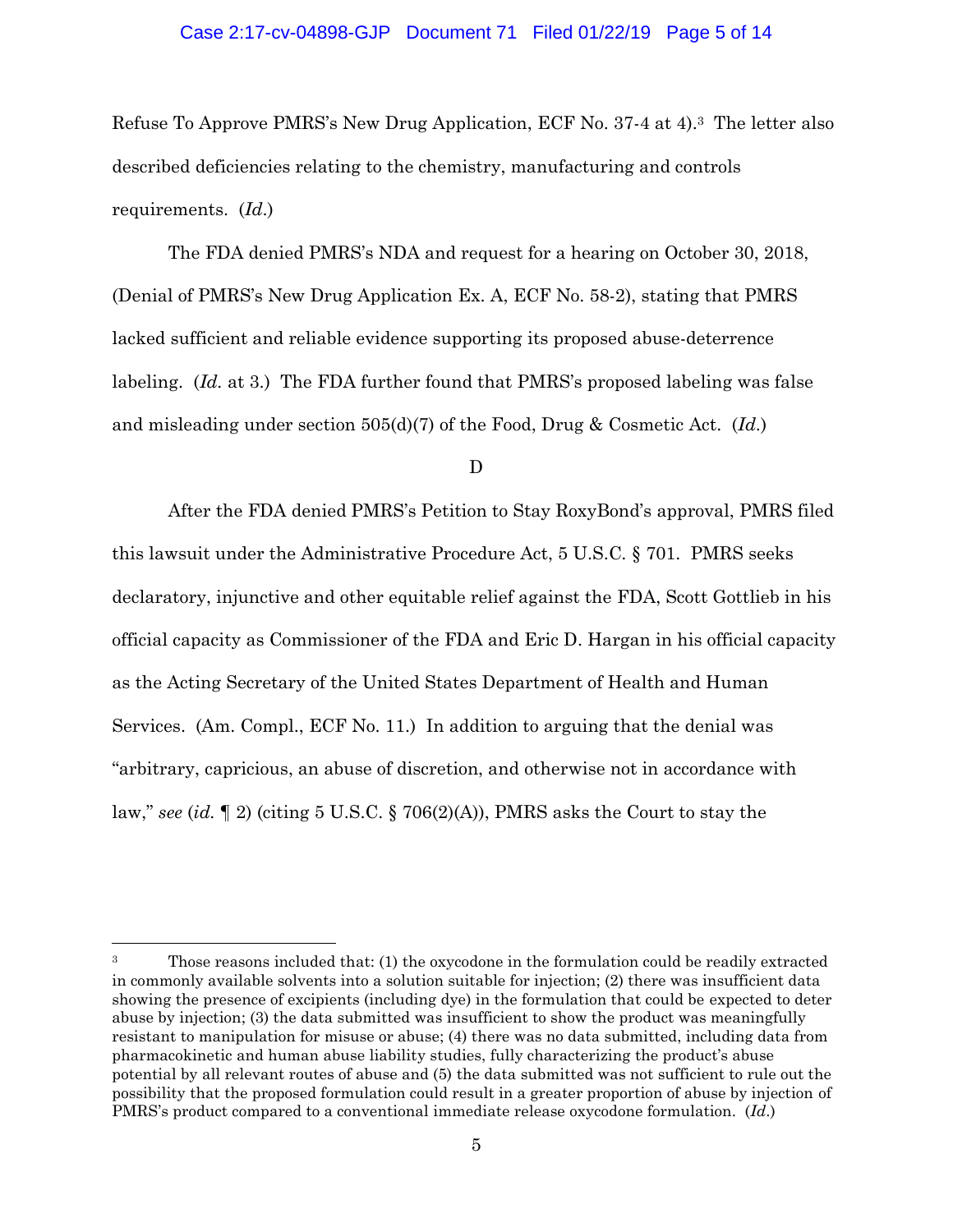## Case 2:17-cv-04898-GJP Document 71 Filed 01/22/19 Page 6 of 14

effective date of RoxyBond until the FDA issues a substantive response to PMRS's Citizen Petitions.<sup>4</sup>

On November 15, 2017, Daiichi Sankyo, RoxyBond's exclusive United States marketer and distributor, moved to intervene as a defendant. (Mot. Intervene, ECF No. 6.) The Court granted the Motion on January 23, 2018. (Order, ECF No. 19.)

All parties filed Motions for Summary Judgment. *See* (Pl. Mot. Summ. J., ECF No. 34; FDA Mot. Summ. J., ECF No. 36; DS Mot. Summ. J., ECF No. 37). The FDA argued that judgment should be entered in its favor because the FDA's denial of PMRS's PSA was not arbitrary and capricious. Daiichi Sankyo contended that, in addition to the FDA's merits argument, PMRS lacked constitutional standing. Specifically, Daiichi Sankyo claimed that PMRS failed to show it suffered an injury in fact from the FDA's denial of the PSA. During oral argument on the Motions, the Court asked the FDA and PMRS to submit supplemental briefing on Daiichi Sankyo's standing argument, which the parties did shortly thereafter. *See* (FDA Letter, ECF No. 62; PMRS Letter, ECF No. 65; DS Letter, ECF No. 67).

II

Article III of the United States Constitution limits the exercise of judicial power to cases and controversies. *Clapper v. Amnesty Int'l USA*, 568 U.S. 398, 408 (2013). The case-or-controversy requirement demands that plaintiffs "establish that they have standing to sue." *Id*. (citing *Raines v. Byrd*, 521 U.S. 811, 818 (1997)).

<sup>4</sup> The FDA issued a substantive response to PMRS's February 2016 Citizen Petition on December 20, 2018. However, PMRS's March 2017 Citizen Petition regarding chronic use labeling remains pending.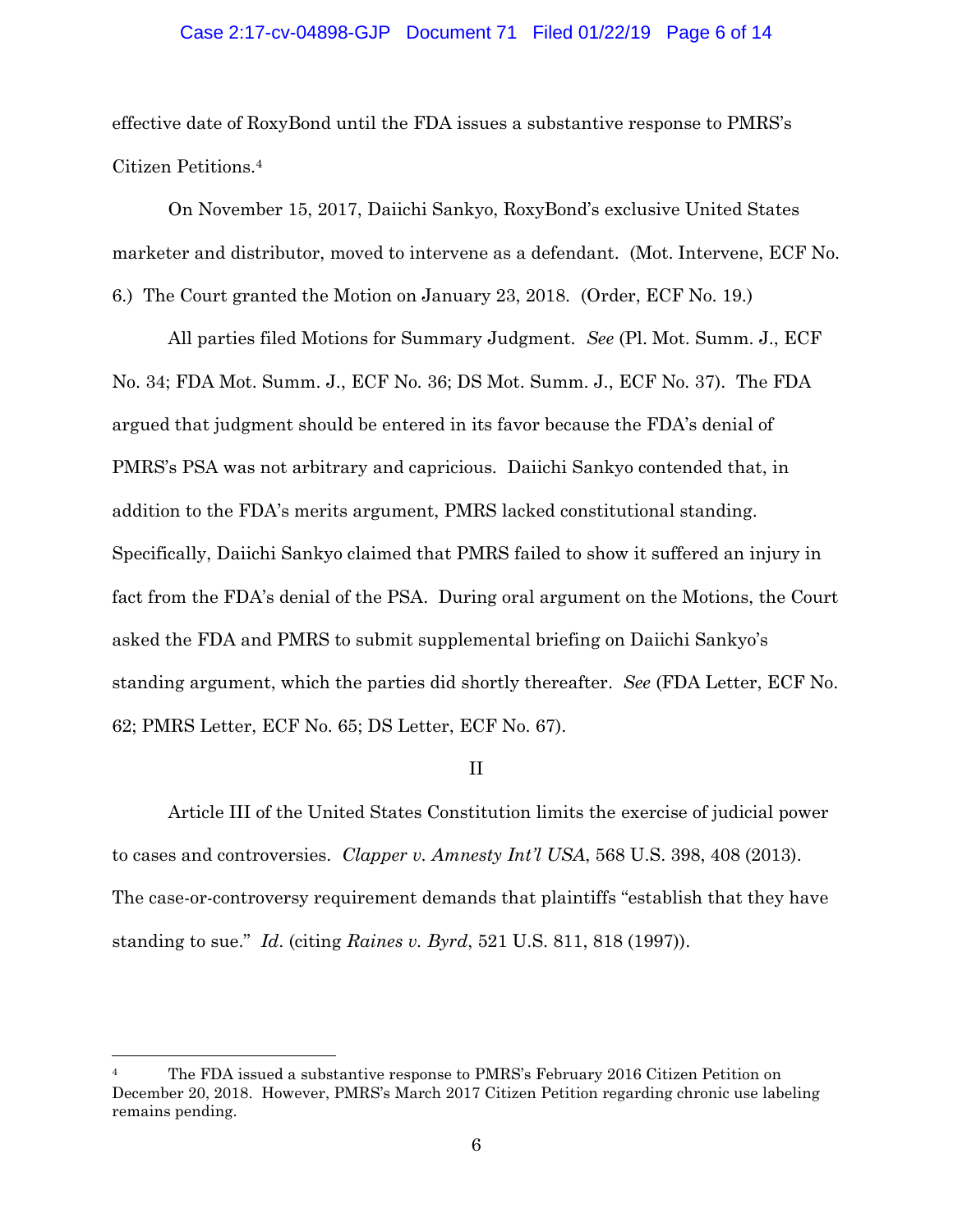## Case 2:17-cv-04898-GJP Document 71 Filed 01/22/19 Page 7 of 14

There are three elements that must be met to establish Article III standing. The plaintiff must have (1) suffered an injury in fact, (2) that is fairly traceable to the challenged conduct of the defendant, and (3) that is likely to be redressed by a favorable judicial decision. *Lujan v. Defs. of Wildlife*, 504 U.S. 555, 560–561 (1992) (internal citations and quotations omitted).

After meeting these elements, the plaintiff must also satisfy certain judicially imposed, prudential requirements. For example, a plaintiff seeking to enforce a statute must be within the zone of interests that the statute protects. *Bennett v. Spear*, 520 U.S. 154, 162 (1997). Although Congress may modify these prudential requirements, Congress may not change or undermine Article III. *See id.*

The party invoking federal jurisdiction bears the burden of establishing these elements. *See FW/PBS, Inc. v. Dallas*, 493 U.S. 215, 231 (1990). Since the elements of standing are "not mere pleading requirements but rather an indispensable part of the plaintiff's case," each element must be supported in the "same way as any other matter on which the plaintiff bears the burden of proof, *i.e*., with the manner and degree of evidence required at the successive stages of the litigation." *See Lujan*, 504 U.S. at 561. At the pleading stage, "general factual allegations of injury resulting from the defendant's conduct may suffice." *Id*. In response to a summary judgment motion, however, the plaintiff can no longer rest on such mere allegations, but must set forth by "affidavit or other evidence 'specific facts'", which for purposes of the summary judgment motion will be taken to be true. <sup>5</sup> *Id*. (citing Fed. R. Civ. P. 56(e)).

<sup>5</sup> PMRS attached to its supplemental letter brief an affidavit of Edwin R. Thompson, PMRS's President, purporting to provide evidence that PMRS suffered an injury in fact. *See* (PMRS Letter, ECF No. 65-1). The affidavit provides no evidence to sustain such a showing. In any event, the Court's decision does not turn on any affidavits or lack thereof.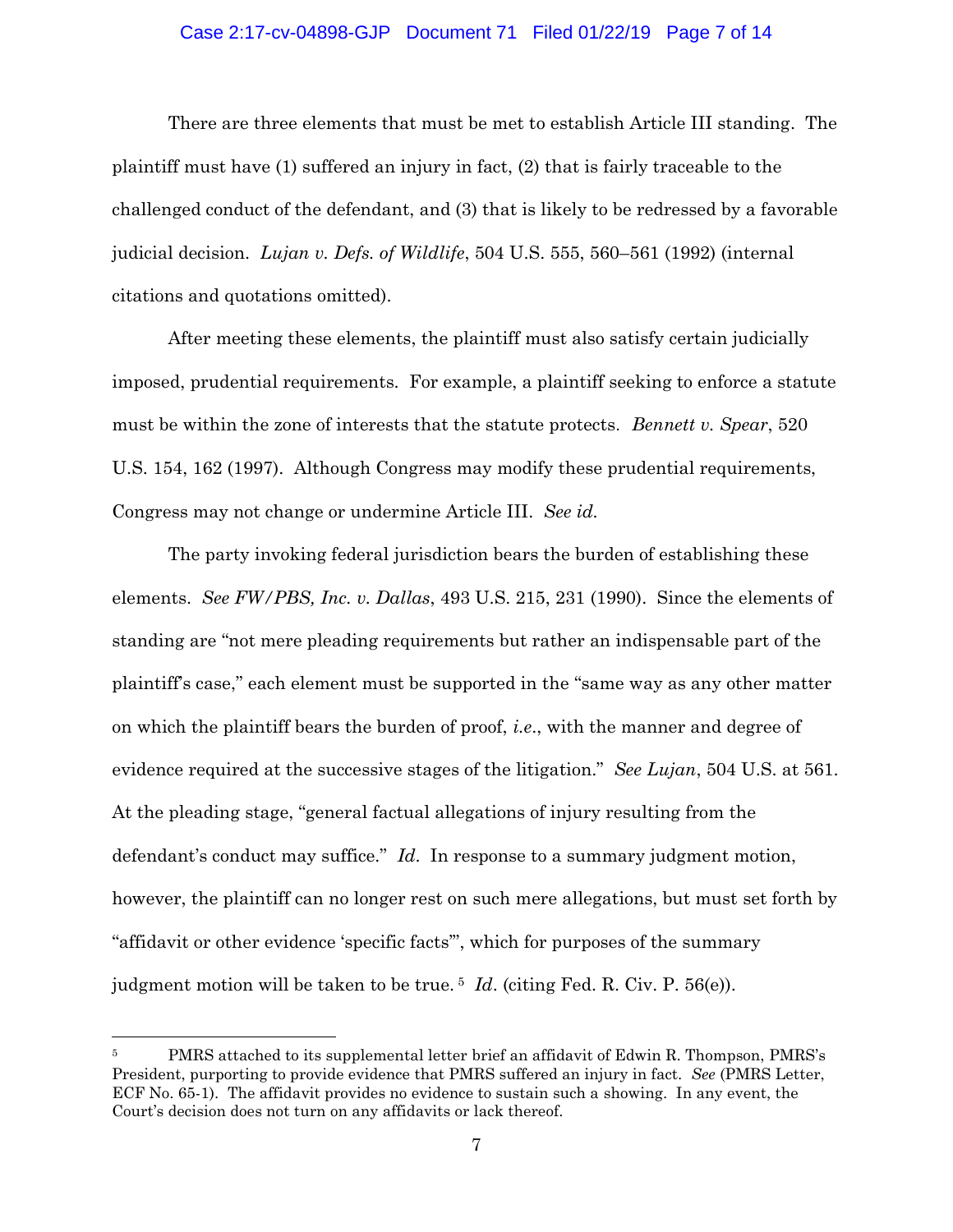III

To show that the FDA's denial of its PSA constituted an injury in fact, PMRS must show that it suffered "an invasion of a legally protected interest" that is (a) concrete and particularized and (b) actual or imminent, not conjectural or hypothetical. *Lujan,* 504 U.S. at 560. For an injury to be "particularized," it "must affect the plaintiff in a personal and individual way." *Spokeo, Inc. v. Robins*, 136 S. Ct. 1540, 1548 (2016). Particularization is necessary to establish injury in fact, but it is not sufficient. An injury in fact must also be "concrete" and "*de facto*"; that is, it must actually exist. *Id.*

Allegations of possible future injury do not satisfy the requirements of Article III. "A threatened injury must be certainly impending to constitute injury in fact." *Whitmore v. Arkansas*, 495 U.S. 149, 158 (1990) (citations omitted). "[S]ome day intentions—without any description of concrete plans, or indeed even any specification of when the some day will be—do not support a finding of the 'actual or imminent' injury that our cases require." *Lujan*, 504 U.S. at 564.

Between its briefing and presentation at oral argument, PMRS put forth a number of arguments which can be distilled into four main points as to why the FDA's denial of PMRS's Petition for Stay constituted an injury in fact. PMRS's arguments are grounded not just in its disagreement with the FDA's approval of RoxyBond, but in PMRS's disappointment with FDA's denial of PMRS's own NDA. <sup>6</sup> That denial, however, is primarily why PMRS cannot show injury in fact.

PMRS filed a separate lawsuit over the denial of its NDA. That litigation is before the United States Court of Appeals for the District of Columbia Circuit. *See* (Petition for Review Ex. A, ECF No. 70).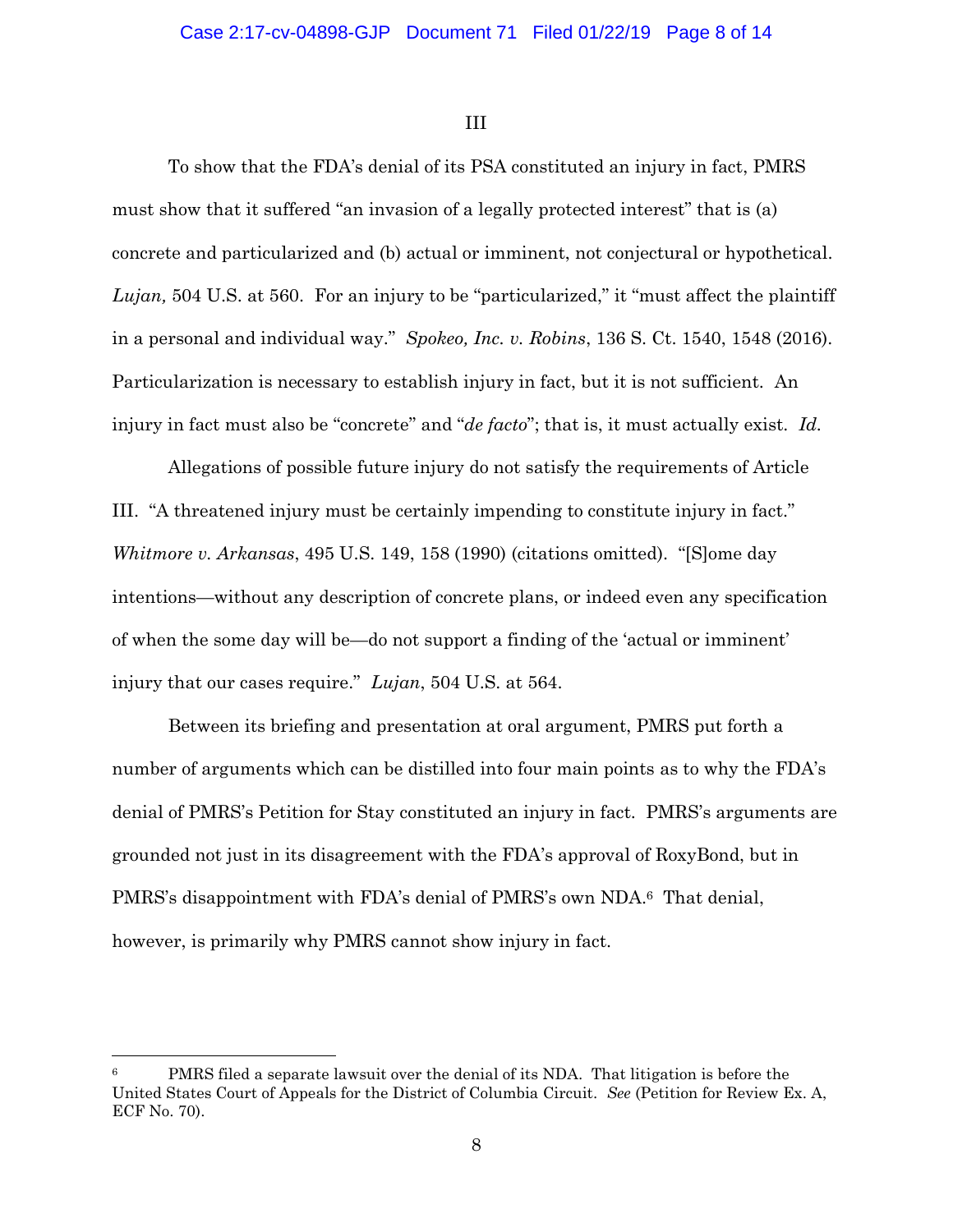A

PMRS first contends that the FDA's action, in and of itself, satisfies the injury in fact requirement. PMRS claims that "[p]oint blank, PMRS suffers from a particularized and imminent injury due to FDA's denial of its PSA." (Pl. Resp. Opp'n Mot. Summ. J. at 4, ECF No. 40.) At first blush, FDA regulations could seemingly support this argument. Under 21 C.F.R.  $\S$  10.45(d)(1), "[i]t is the position of FDA... [that] an interested person is affected by, and thus has standing to obtain judicial review of final agency action[.]" Petitions for stay of action under 21 C.F.R. § 10.35 fall within the regulation. *See* 21 C.F.R. § 10.45.

Unfortunately for PMRS, it is not that easy; the mere denial of a petition for stay cannot confer standing on PMRS. Unlike an agency, "[a federal court's] authority to hear a case is limited by the standing requirements of the United States Constitution." *Competitive Enter. Inst. v. U.S. Dep't of Transp*., 856 F.2d 1563, 1565 (D.C. Cir. 1988). "If the petitioner has no Article III concrete interest in receiving the relief requested before the agency," Congress has no power to "grant a petitioner a right to seek judicial review of an agency's decision to deny him relief." *Hydro Investors Inc.*, 351 F.3d 1192, 1197 (D.C. Cir. 2003) (citing *Gettman v. DEA*, 290 F.3d 430, 433 (D.C. Cir. 2002)). Because Congress cannot abrogate the requirements of Article III, this principle applies even if Congress gave the plaintiff a right to seek judicial review. *Id*. "Any other rule would allow Congress to create federal jurisdiction by the simple expedient of granting any party—no matter how far removed from the true controversy—a right to petition the agency, and then a right to seek judicial review if the agency denied the request." *Id*.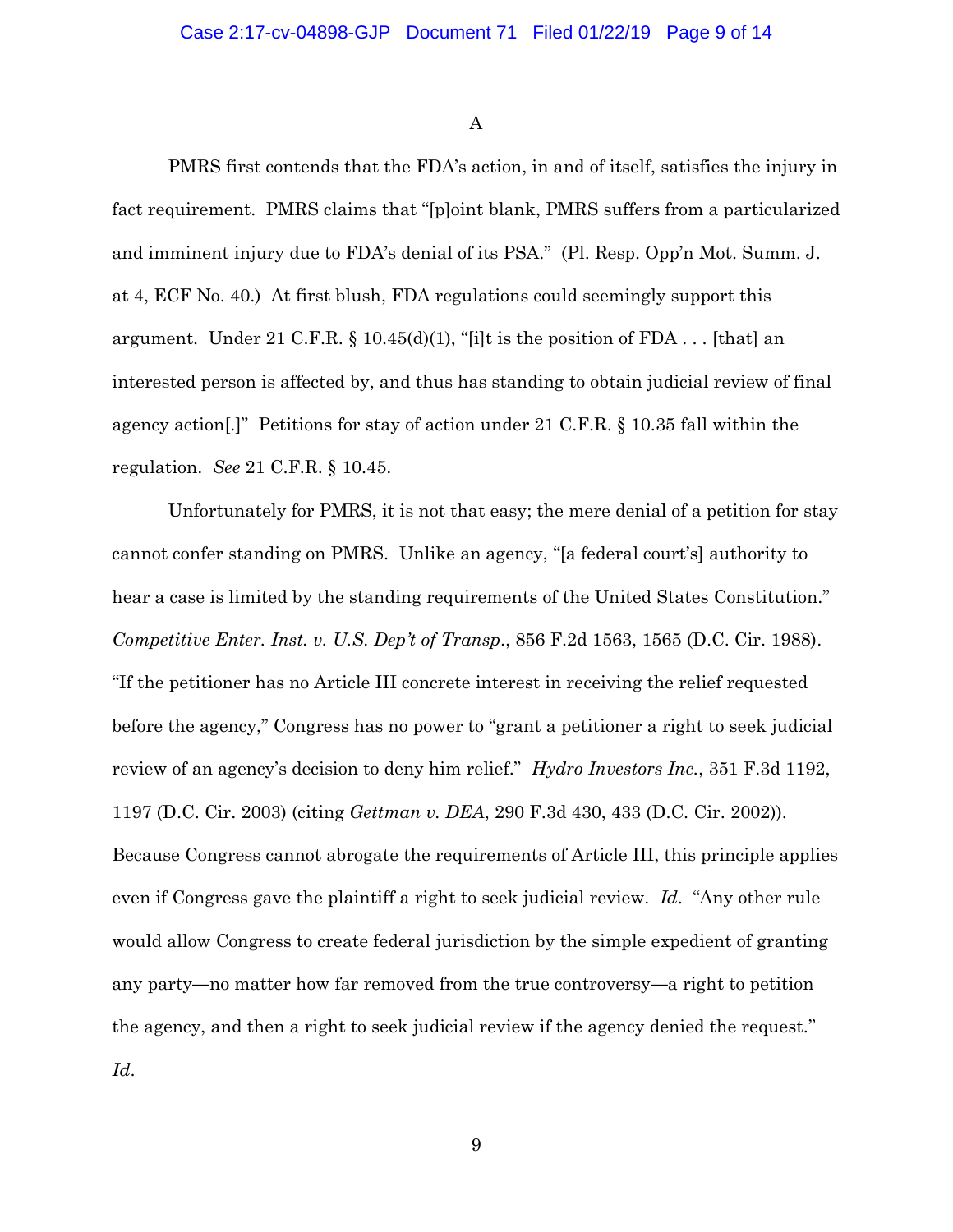#### Case 2:17-cv-04898-GJP Document 71 Filed 01/22/19 Page 10 of 14

While the Court is unaware of any judicial decisions as to whether a denial of a petition for stay is enough to show injury in fact for purposes of Article III standing, courts have, in other contexts, found that an agency's mere denial of a petition is insufficient. *See Am. Sports Council v. U.S. Dep't of Educ.*, 850 F. Supp. 2d 288, 294 (D.D.C. 2012) (finding that a plaintiff does not have standing to sue based solely on the Department of Education's denial of a petition to repeal, amend and clarify rules); *Hydro*, 351 F.3d at 1194 (holding that Federal Energy Regulatory Commission's denial of a petition for review was not sufficient grounds to demonstrate Article III standing); *Wilcox Elec., Inc. v. FAA*, 119 F.3d 724, 728 (8th Cir. 1997) (reasoning that if the court deemed a party's loss of an agency proceeding sufficient for Article III injury in fact, "[the court] would enable plaintiffs lacking Article III standing at the outset of their protests to bootstrap their way into a federal court"). Similarly here, PMRS does not have standing based solely on the FDA's denial of its Petition.

B

PMRS next argues that the FDA's denial of its PSA constitutes an injury in fact because RoxyBond's approval will negatively impact PMRS's research and development. Specifically, PMRS claims harm because the FDA "could require" PMRS in the future to compare its own abuse-deterrent products to RoxyBond as part of the approval process. (Pl. Resp. Opp'n Mot. Summ. J. at 4, ECF No. 40.) Because of this possibility, PMRS contends that it suffered an "immediate harm [ ] as a developer, even without a drug on the market" because the "approval process is different, [and] irrevocably changed" as a result of RoxyBond's approval. (Hr'g Tr. 129:8–11, Nov. 28, 2018.)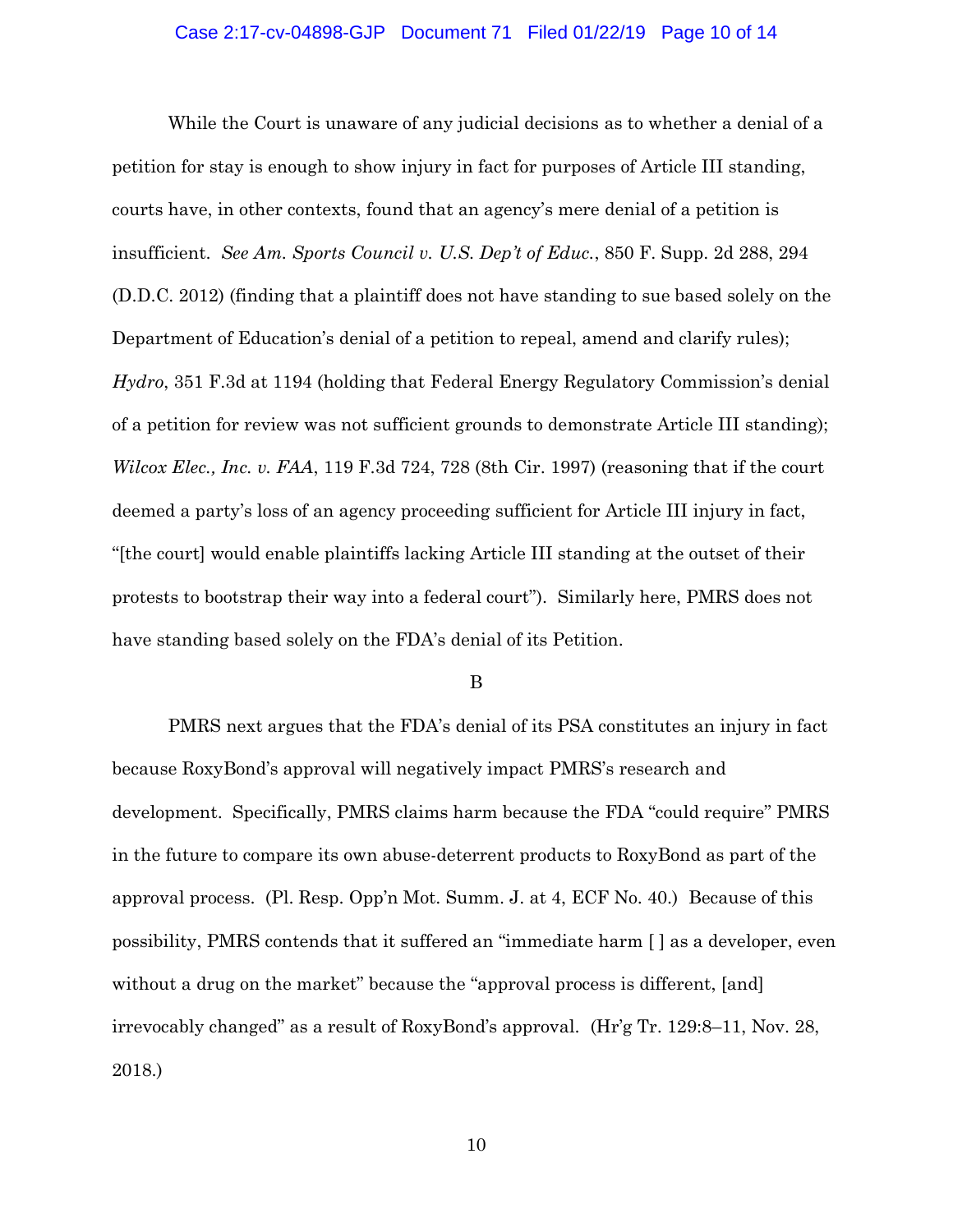#### Case 2:17-cv-04898-GJP Document 71 Filed 01/22/19 Page 11 of 14

FDA Guidance for evaluating abuse-deterrent opioid products provides that the FDA may require drug sponsors to "compare their formulations against approved abuse-deterrent versions of the same opioid." (FDA Guidance on Abuse-Deterrent Opioids, AR at FDA00756.) The Guidance also states that "[t]he standard against which each product's abuse-deterrent properties are evaluated will depend on the range of abuse-deterrent and non-abuse-deterrent products on the market at the time of that application." (*Id.* at FDA00736.)

That the FDA *could*, someday, compare one of PMRS's drugs to RoxyBond as part of the approval process is too speculative to constitute a concrete and imminent injury for the purposes of Article III standing. While a plaintiff need not "await the consummation of threatened injury to obtain preventive relief," they must "demonstrate a realistic danger of sustaining a direct injury as a result of" the challenged conduct or that the injury is "certainly impending." *Babbitt v. United Farm Workers Nat'l Union*, 442 U.S. 289, 298 (1979). Allegations of "possible future injury" are not sufficient. *Reilly v. Ceridian Corp*., 664 F.3d 38, 42 (3d Cir. 2011) (citing *Whitmore*, 495 U.S. at 158). PMRS's concern that the FDA, at some undefined future time, could possibly deny a future drug application because it compares unfavorably to RoxyBond is the furthest thing from a "certainly impending" injury. 7

<sup>7</sup> To the extent PMRS argues it was injured because the FDA compared PMRS's rejected NDA to RoxyBond, such an argument lacks any basis. There is no evidence that the FDA compared PMRS's proposed drug to RoxyBond when it denied PMRS's NDA. *See* (FDA Denial of PMRS's New Drug App., ECF No. 58-2). To the contrary, the application was denied for reasons separate and distinct from RoxyBond. *See supra* note 3.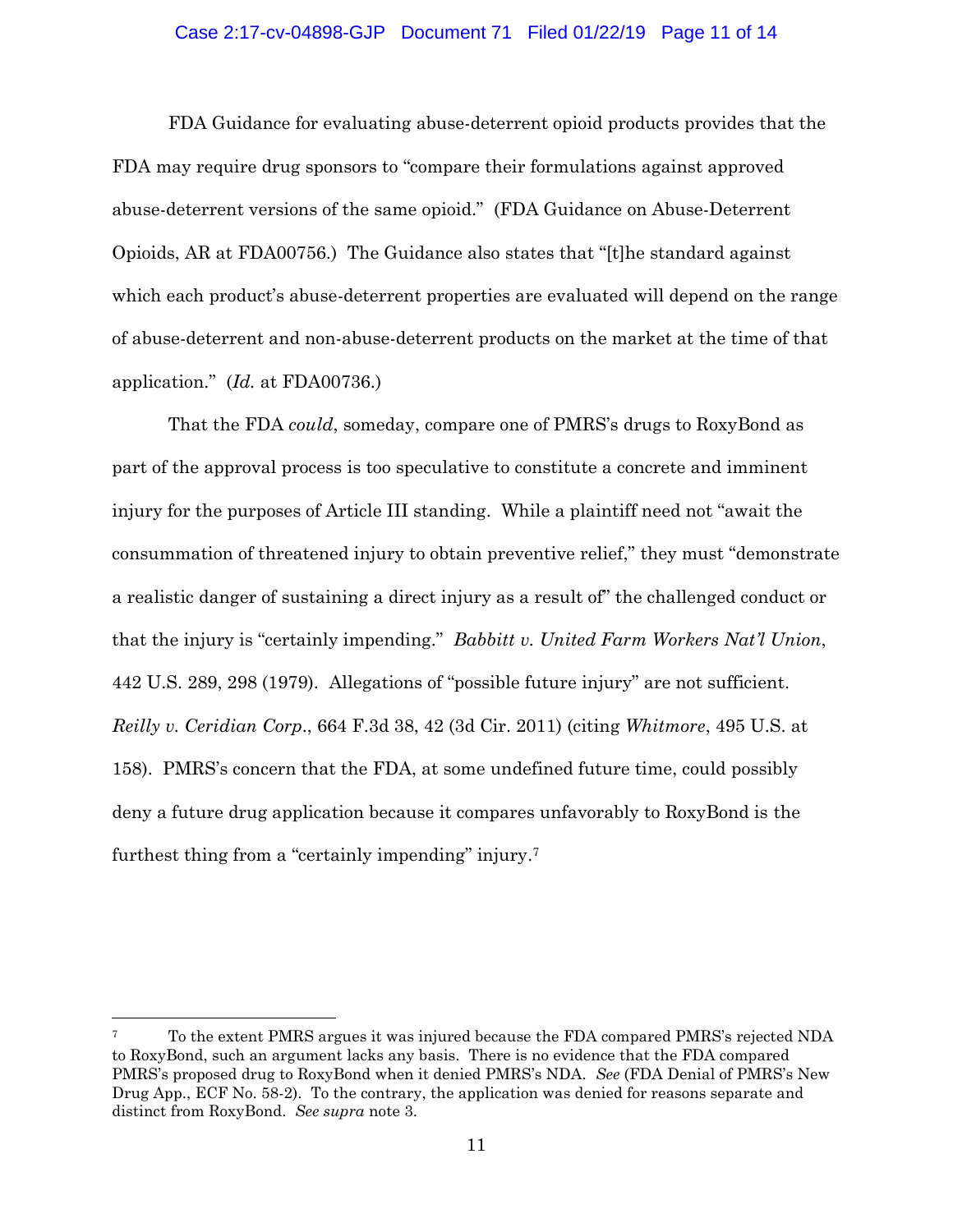$\mathcal{C}$ 

PMRS also claims that RoxyBond's approval caused PMRS to sustain "competitive injuries". *See* (Pl. Resp. Opp'n Mot. Summ. J. at 2, ECF No. 40). PMRS alleges that RoxyBond unfairly benefited from the "first-mover advantage" because RoxyBond is the first opioid of its kind to reach the market. (Pl. Resp. Opp'n Mot. at 2, ECF No. 60.) Prior to RoxyBond's approval, there were no approved immediate release opioids with abuse-deterrent labeling. PMRS sought FDA approval for an immediate release, abuse-deterrent opioid with labeling for acute use. PMRS believes that the FDA unfairly "vault[ed]" RoxyBond over its proposed drug, *see* (Hr'g Tr. 20:2, 31:15, 35:2, 131:4) by "misapplying the FD&C Act, causing disparate results in how the products of developers are evaluated by FDA." (Pl. Resp. Opp'n Br. Sup. Summ. J. at 2, ECF No. 65.) RoxyBond's approval, PMRS contends, has decimated PMRS's potential "market share," "market position and/or market opportunities." *See* (Pl. Resp. Opp'n Mot. Summ. J. at 9, ECF No. 40). PMRS alleges that "once [RoxyBond] goes to market with labeling for chronic use, coupled with abuse deterrence, that's going to make it impossible for [PMRS], who has [an] acute use drug[,] to have any share of the market." (Hr'g Tr. 123:3–8.)

The competitor standing doctrine recognizes that "parties suffer constitutional injury in fact when agencies lift regulatory restrictions on their competitors or otherwise allow increased competition." *La. Energy and Power Auth. v. FERC*, 141 F.3d 364, 367 (D.C. Cir. 1998). A party seeking to establish standing on this basis "must demonstrate that it is a direct and current competitor whose bottom line may be adversely affected by the challenged government action." *KERM, Inc. v. FCC*, 353 F.3d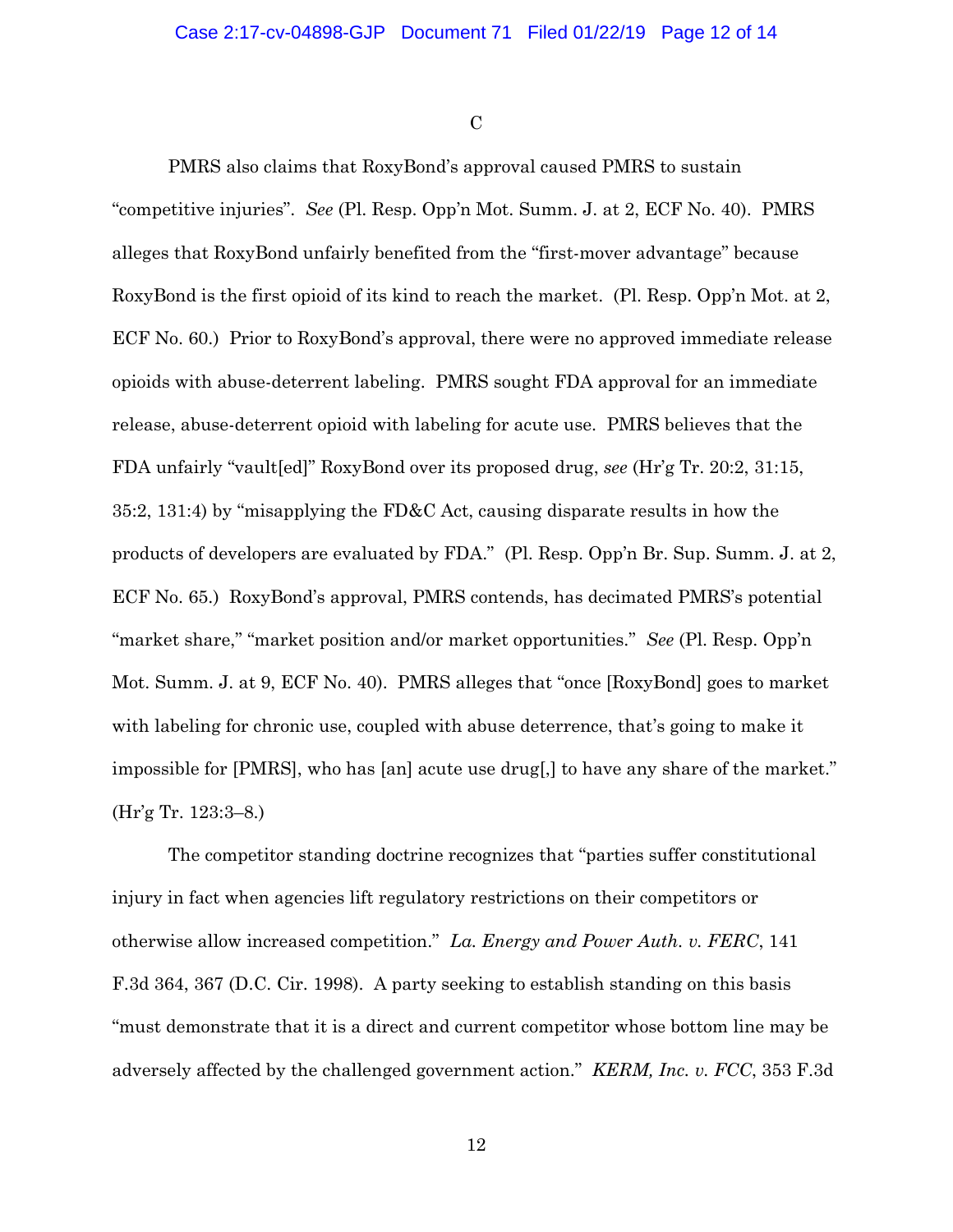#### Case 2:17-cv-04898-GJP Document 71 Filed 01/22/19 Page 13 of 14

57, 60 (D.C. Cir. 2004). In the drug context, whether a company's drug has received at least tentative approval by the FDA is a "key factor in standing analysis." *Mylan Pharm. Inc. v. U.S. Food & Drug Admin*., 789 F. Supp. 2d 1, 7 (D.D.C. 2011).

PMRS is not a "current" competitor with RoxyBond in the immediate release, abuse-deterrent opioid market for the basic reason that PMRS does not even have an approved drug in that market, something PMRS acknowledged at oral argument. *See* (Hr'g Tr. 19:18–20). PMRS's proposed drug was rejected by the FDA. (FDA Denial of PMRS's New Drug Application at 6, ECF No. 58-2.) In fact, the FDA found that PMRS failed to articulate sufficient grounds to even justify a hearing. (*Id*.) PMRS is merely a company that hopes to someday have a product to sell in this market. The first-mover advantage may well be valuable to a drug developer, *see Teva Pharm. USA, Inc. v. Sebelius*, 595 F.3d 1303, 1311 (D.C. Cir. 2010), but absent even a tentatively approved drug in the market, PMRS has not been injured because the FDA allowed a different drug to be the first to market. 8

D

PMRS's final argument is that "[i]f PMRS's drug application is approved by the FDA in the short run, it will directly suffer from RoxyBond's improper labeling." (Pl. Resp. Opp'n Mot. Summ. J. at 7.) More specifically, as a result of the abuse-deterrent, chronic use labeling, PMRS claims that "[p]atients will be hesitant to be dispensed

 $\overline{\phantom{a}}$ 

PMRS is seemingly frustrated that the FDA approved RoxyBond for chronic use, which PMRS contends lacks sufficient evidence and is therefore contrary to the Food, Drug & Cosmetic Act. PMRS asserts that "FDA's misapplication of the FD&C's 'substantial evidence' requirement resulted in a denial of one developer's application over another's to the detriment of the public." (Pl. Resp. Opp'n Br. Sup. Summ. J. at 3, ECF No. 65.) Even assuming, *arguendo*, that the FDA misapplied the statute to RoxyBond's application and that the FDA lacked sufficient evidence to approve RoxyBond's chronic use labeling, that would not constitute an injury in fact to PMRS, again because PMRS does not have a tentatively approved product in the market. *See Mylan*, 789 F. Supp. 2d at 7.